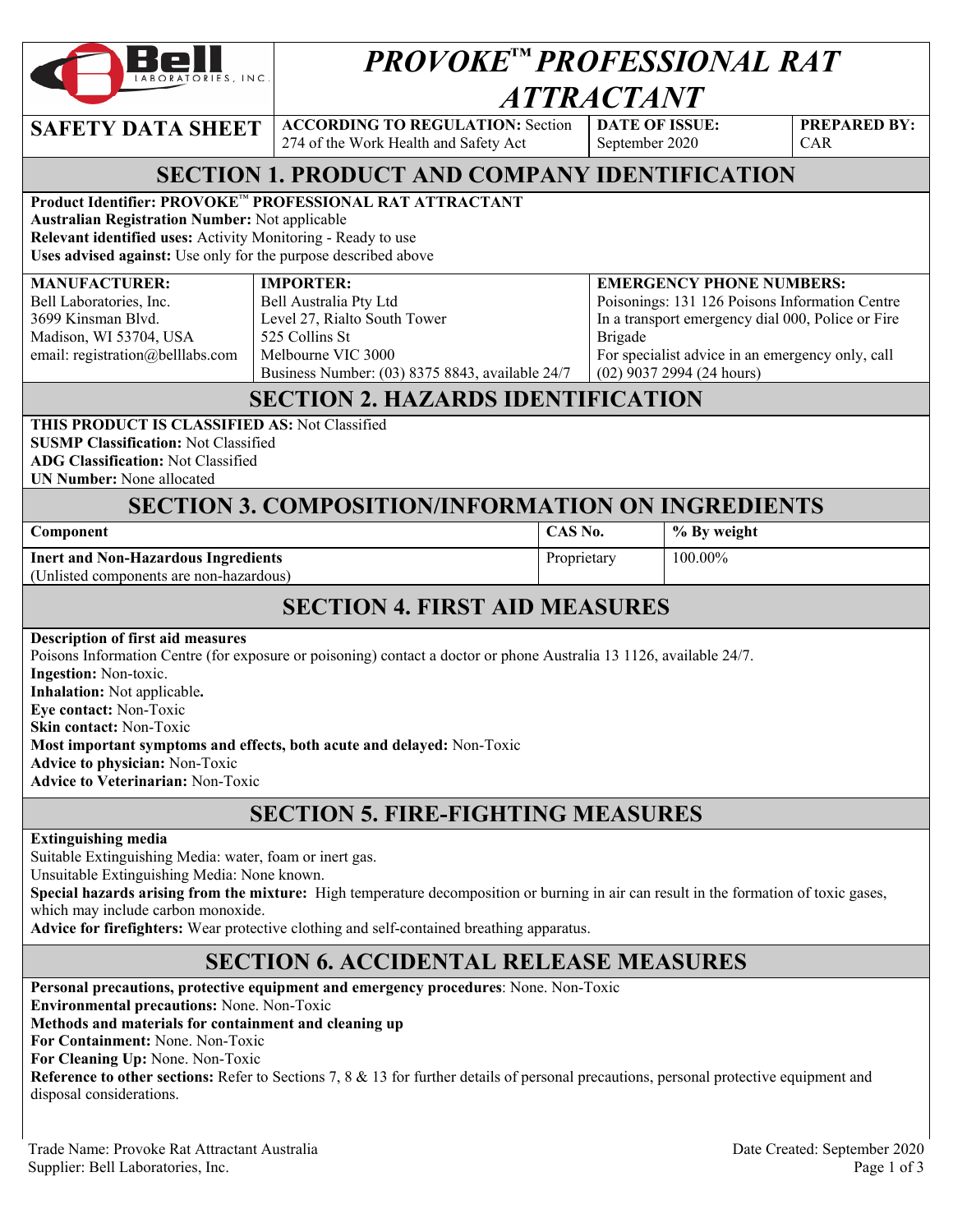# **SECTION 7. HANDLING AND STORAGE**

**Precautions for safe handling**: Keep out of reach of children. Do not use near heat sources, open flame, or hot surfaces. Non-Toxic. **Conditions for safe storage, including any incompatibilities:** None. Non-Toxic

## **SECTION 8. EXPOSURE CONTROLS/PERSONAL PROTECTION**

**Established Limits:** Not established

**Appropriate Engineering Controls:** None. Non-Toxic **Occupational exposure limits:** None. Non-Toxic **Personal Protective Equipment: Respiratory protection:** Not required **Eye protection:** Not required **Skin protection:** None. Non-Toxic **Hygiene recommendations:** None. Non-Toxic

# **SECTION 9. PHYSICAL AND CHEMICAL PROPERTIES**

**Information on basic physical and chemical properties Appearance/Color:** Beige gel **Odor:** Beige gel **Odor:** Pleasant **Odor:** Pleasant **Odor Threshold:** No data **pH:** No data<br> **Melting point:** No data **Melting point: Boiling point:** No data Flash point: No data **Evaporation rate:** No data **Flammability:** No data **Upper/lower flammability or explosive limits:** No data **Vapor Pressure: Vapor Density:**  No data No data **Relative Density:** No data **Solubility (water):** No data **Solubility (solvents):** No data Partition coefficient: n-octanol/water: No data **Auto-ignition temperature:** No data **Decomposition temperature:** No data Viscosity: No data

#### **SECTION 10. STABILITY AND REACTIVITY**

**Reactivity:** Not Applicable

**Chemical stability:** Not Applicable

**Possibility of hazardous reactions:** Refer to Hazardous decomposition products

**Conditions to avoid:** Avoid extreme temperatures (below 0°C or above 40°C).

**Incompatible materials**: Not Applicable

**Hazardous decomposition products:** Not Applicable

# **SECTION 11. TOXICOLOGICAL INFORMATION**

| Information on toxicological effects                |            |             |             |  |  |  |  |
|-----------------------------------------------------|------------|-------------|-------------|--|--|--|--|
| <b>Acute Toxicity</b>                               |            |             |             |  |  |  |  |
| LD50, oral (ingestion): Not Toxic                   |            |             |             |  |  |  |  |
| LD50, dermal (skin contact): Not Toxic              |            |             |             |  |  |  |  |
| LC50, inhalation: Not Toxic                         |            |             |             |  |  |  |  |
| <b>Skin corrosion/irritation:</b> Not Toxic         |            |             |             |  |  |  |  |
| <b>Serious eye damage/Irritation:</b> Not Toxic.    |            |             |             |  |  |  |  |
| <b>Respiratory or skin sensitization:</b> Not Toxic |            |             |             |  |  |  |  |
| Germ cell mutagenicity: Not Toxic                   |            |             |             |  |  |  |  |
| <b>Carcinogenicity: Not Toxic</b>                   |            |             |             |  |  |  |  |
| <b>Components</b>                                   | <b>NTP</b> | <b>IARC</b> | <b>OSHA</b> |  |  |  |  |
| None                                                | NA         | NA          | <b>NA</b>   |  |  |  |  |
| <b>Reproductive Toxicity: Not Toxic</b>             |            |             |             |  |  |  |  |

Trade Name: Provoke Rat Attractant Australia Date Created: September 2020 Supplier: Bell Laboratories, Inc. Page 2 of 3